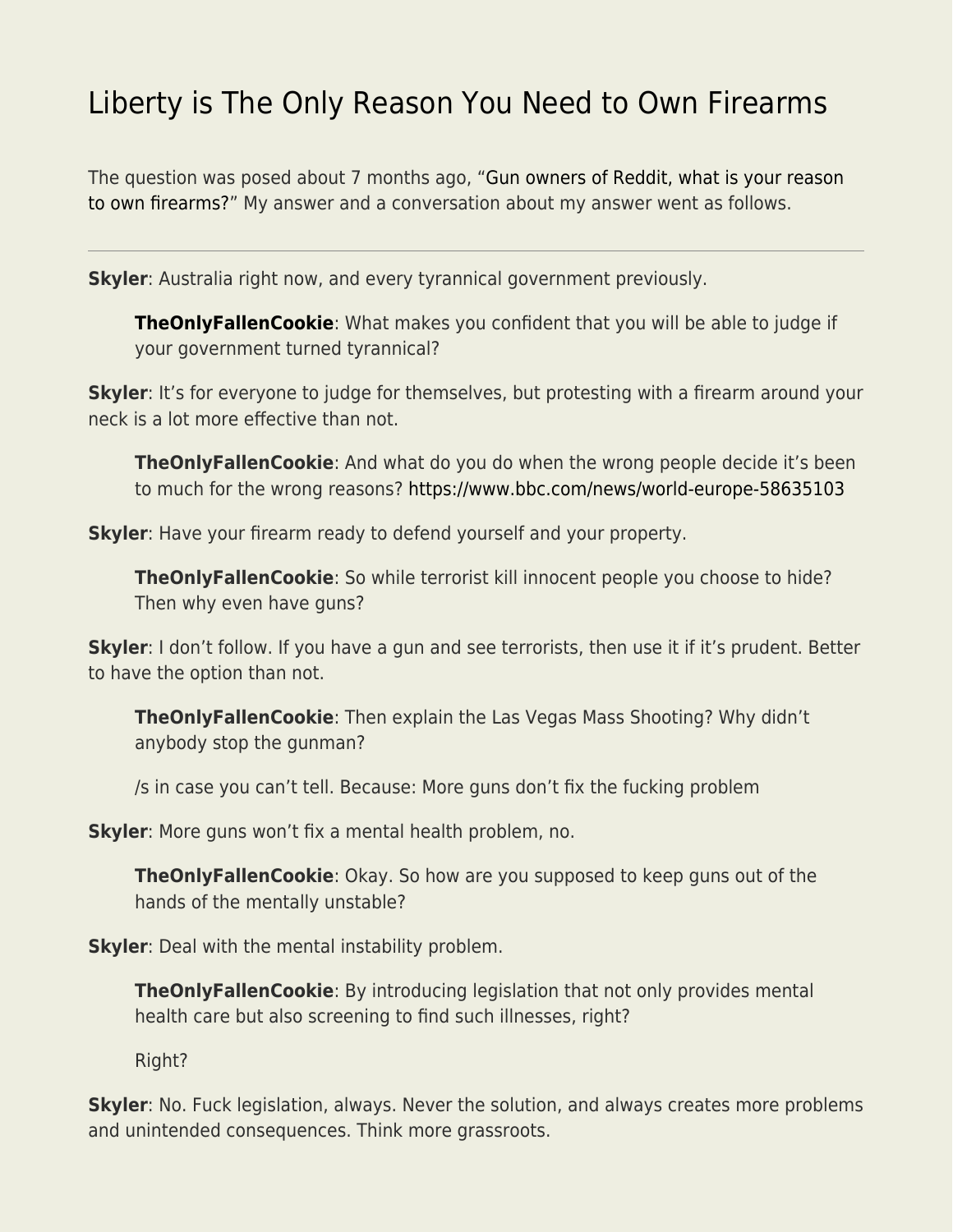**TheOnlyFallenCookie**: Then the burden of proof lies with you! You have to proof that your solutions work and so far: They don't!

**Skyler**: I don't have to prove anything. You are the one claiming the right (presumably) to take my firearms or otherwise make it difficult to obtain them. Telling your victims that they must prove their right to life or property, or forfeit either, is tyranny.

**TheOnlyFallenCookie:** Yes and I showed with multiple sources that Gun violence and gun ownership are related

Thus it is in the interest of the people and general health to lower the amount of guns.

Afterall you can't cook a meal with a gun, so it is hardly an essential tool

If you actually think you need guns to survive than you are part of the problem

**Skyler**: All of the is irrelevant to the question of what gives you the right to exercise that power over me.

**TheOnlyFallenCookie**: You becoming a sovereign citizen here? Tell that to the police.

Or the majority of Americans supporting more gun control. https://en.m.wikipedia.org/wiki/Public opinion on gun control in the United States

**Skyler**: That seems totally irrelevant to the contention here. Whether you want to control my body or my property, you must justify your use of force against me. "By what right do men exercise power over each other?" Majorities everywhere and throughout history have supported the violations of life and liberty of other people. If that's your standard for right and wrong, you have a lot to answer for.

**TheOnlyFallenCookie**: Making gun laws more strict isn't using force against you.

My standard for right and wrong is that everyone gets to life and gun violence is not heard towards that

**Skyler**: Do you understand that law is force?

**TheOnlyFallenCookie**: Then swim out on the Pacific ocean or idk refuse to participate in society if you find it so outrageous that you can't shit in other people's beds

**Skyler**: How is owning a firearm shitting in other people's beds?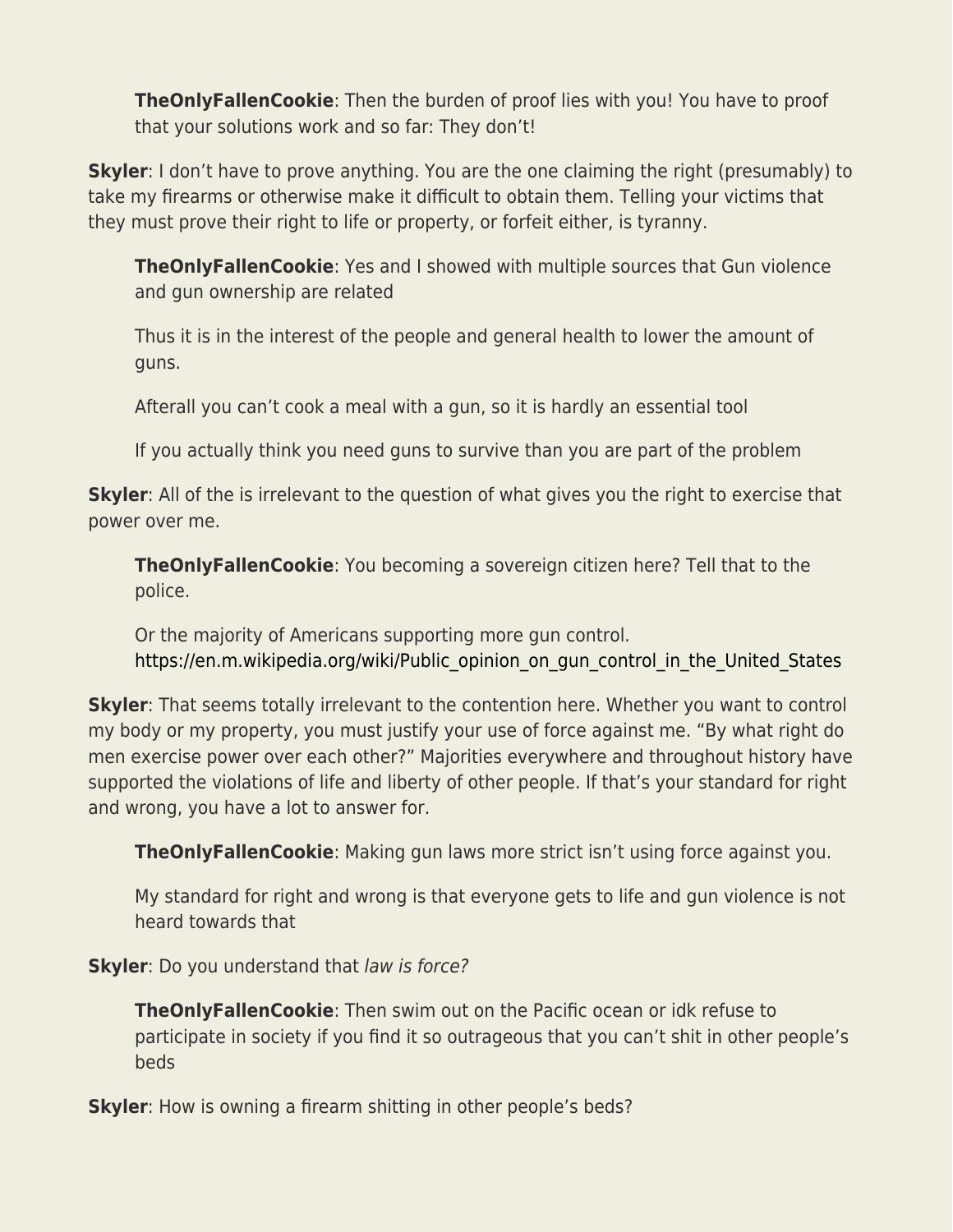**TheOnlyFallenCookie**: You don't want laws to exert force over you so you have to expell yourself from areas where laws apply

**Skyler**: I absolutely want laws exerted over me when I've behaved criminally (aggression). Owning a firearm is not a criminal act. Pointing it at people (and shooting them) not in selfdefense is, but owning it and using it in any other way is not. How exactly are you expecting the law to disarm me, anyway? By asking? Or by pointing guns at me? Seems hypocritical of you to support such a thing.

**TheOnlyFallenCookie**: And what is my guarantee that you are a responbile person with access to fire arms, when there are so many unresponsive person out there?

**Skyler**: My actions. What's obvious from this conversation is just how responsible you are in using the law against things you just don't like. Someone here has demonstrated threatening behavior, and it's not me.

**TheOnlyFallenCookie**: You actions bow are now safe guard not guarantee for the future. I literally have no guarantee that this [https://abcnews.go.com/US/pennsylvania-neighbors-dead-fight-snow-shoveling-author](https://abcnews.go.com/US/pennsylvania-neighbors-dead-fight-snow-shoveling-authorities/story?id=75666109) [ities/story?id=75666109](https://abcnews.go.com/US/pennsylvania-neighbors-dead-fight-snow-shoveling-authorities/story?id=75666109) won't be you

**Skyler**: People kill other people with a thousand different tools. If you suspect me of being a danger to you, stay away, and/or arm yourself.

**TheOnlyFallenCookie**: So that is your reasoning for wanting a weapon whose only purpose is to either kill animals or humans? pretty weak on engl

**Skyler**: Self-defense from private criminals, self-defense from tyranny, hunting, sport shooting. I don't really need a reason for liberty. "just cause" should be good enough.

**TheOnlyFallenCookie**: A dog is literally bette rfor all of this.

Also remember Waco? What makes you think you can take on the feds?

**Skyler**: Remember Afghanistan?

LOL.

**TheOnlyFallenCookie**: Sure. Because a war on foreign soil and a war for the homeland are exactly the same.

**Skyler**: Not really sure what you're arguing here. Do you think the people at Waco deserved to die, or something?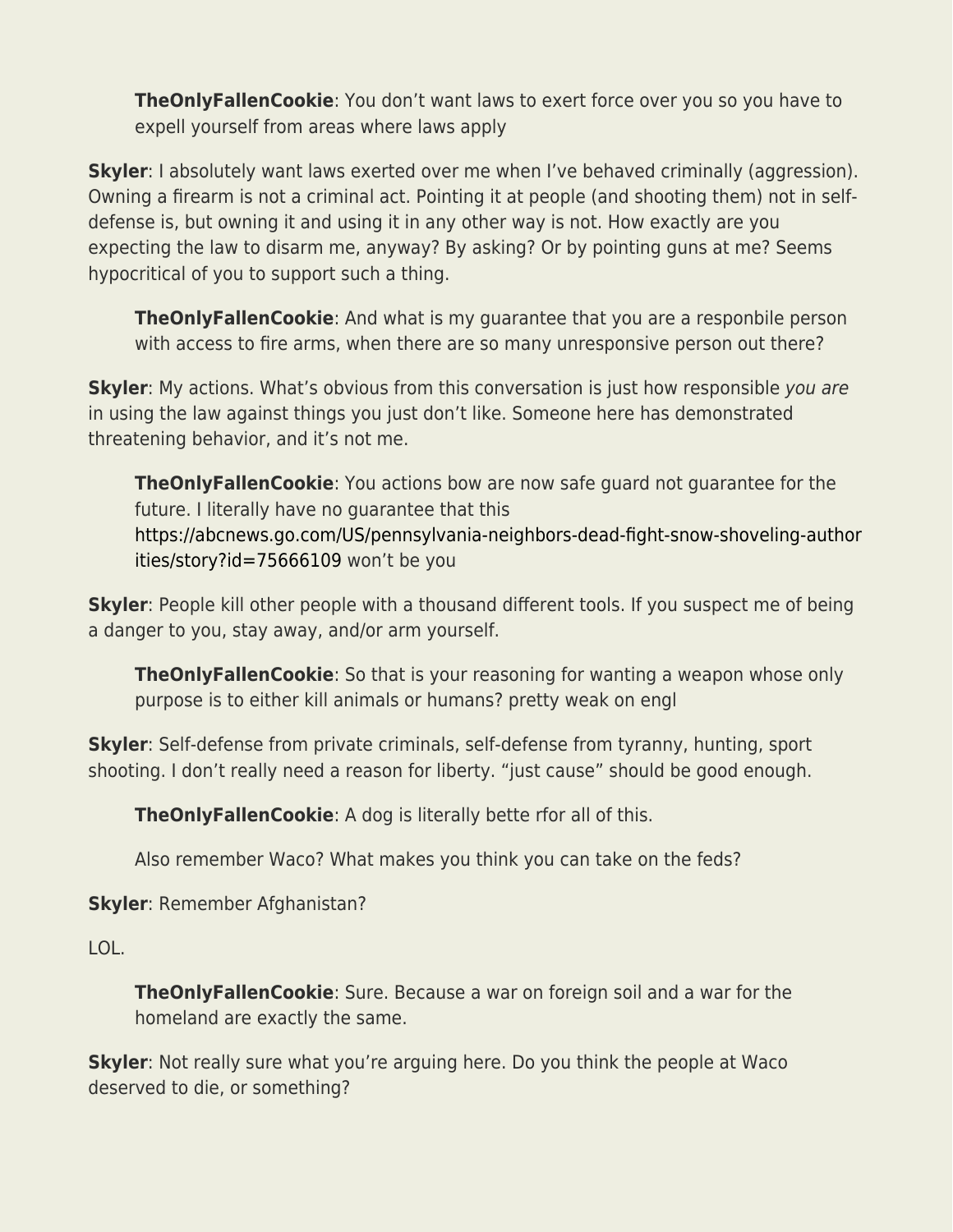**TheOnlyFallenCookie**: The, wouldn't have died if they had surrendered

**Skyler**: Are you blaming the victims now?

**TheOnlyFallenCookie**: I mean maybe don't lead a cult and kill children

**Skyler**: Are you saying that the Branch Davidians killed children? Do you have a source for that claim?

The ATF certainly did:<https://reason.com/1999/10/04/what-happened-at-waco/>

**TheOnlyFallenCookie**: Well shooting and poisoning children so they don't get "captured" …. Like it's not that hard.

And if your statement tries to justify the murder of children, you don't have a good statement

**Skyler**: I'm sorry, but where did I try to justify the murder of children?

**TheOnlyFallenCookie**: You just did by basically defending Waco. The cult killed children and you act like it was the atfs fault.

They didn't made the children drink the cool aid

**Skyler**: The ATF killed 21 children. I don't know how many the cult killed, but if they shot them to spare them being burned alive, maybe it was a mercy. Maybe they made the right decision? I don't know. I'm certainly not going to defend a cult, or a dangerous cult, but from my understanding, the reason they had so many guns was because it's how they made their living, by dealing in firearms. Is that not true? Does their weirdness or borderline insanity justify the ATF burning dozens of them alive, men, women and children? The ATF seems like the worser evil here, to me, and you want the ATF (and police, and FBI, and military) to be the only ones with firearms, and worse, correct?

**TheOnlyFallenCookie**: They shot and poisoned them. So no, the ATF didn't kill them. By that logic United would have killed all 9/11 victims

**Skyler**: You contend that all of the children were killed before the ATF firebombed what would have been all of them? What's your source on that?

**TheOnlyFallenCookie**: I mean you're the guy defending a high control group cult right now…

**Skyler**: Where am I defending them? Quote me. Are you defending the ATF?

**TheOnlyFallenCookie**: You claimed the ATF killed the Children at Waco, which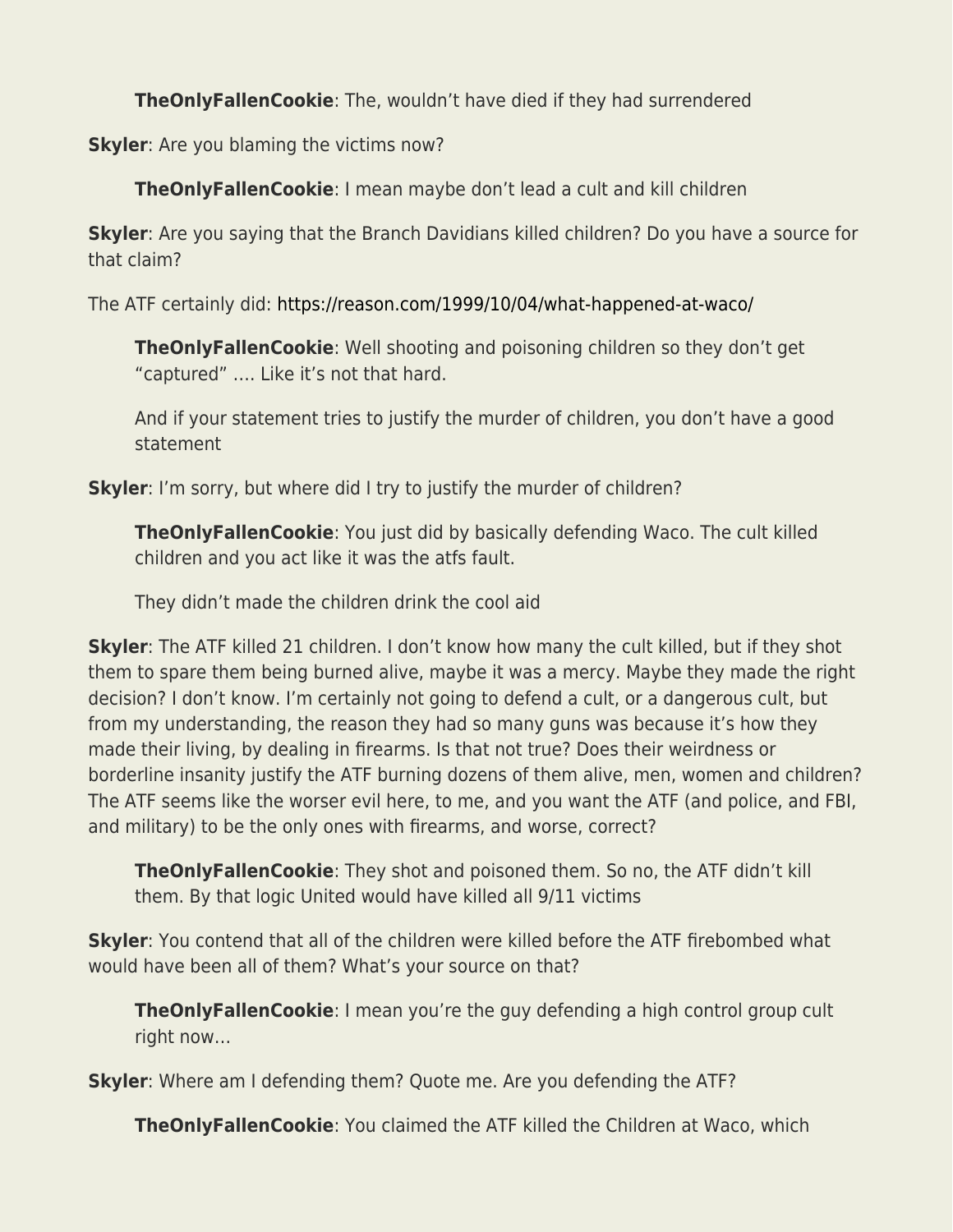simply isn't true

**Skyler**: I don't believe they knew the children were dead. If that's true, then they believed they were killing them, along with the men and the women. It was a shit-show. Do you defend the actions of the ATF that day?

**TheOnlyFallenCookie**: Yes because Gruss what? The cult idiots would all still be alive if they had surrendered

**Skyler**: So you are blaming the victims, then?

**TheOnlyFallenCookie**: Lmao you are defending and victimizing a fucking cult!

Unless by victims you mean the killed Federal agents and the murdered children, in Wich case I would agree

**Skyler**: This is the second time you have alleged that I am defending a cult, but have not provided any direct quotes to prove that allegation as true. Put up, or shut up, as they say.

By victims I mean every person that was firebombed by the ATF. Do you support what the ATF did to the Branch Davidians, or not?

**TheOnlyFallenCookie**: So you are defending a cult! Because the cupt had plenty time to peacefully surrender. And I don't remember the ATF setting the fire, that was done by the cult themselves.

**Skyler**: Alright so you are defending the ATF on the grounds that the cult didn't surrender? So as long as you give people a chance to surrender, you can then murder them if they don't. In other words, "Surrender or die" an obviously coercive action, is a-okay. That is your ethical position?

And now you are also claiming that the cult firebombed themselves with ATF weapons, or their own weapons, or what? Source?

**TheOnlyFallenCookie**: Really seems like they left your brain in the birth room.

Like imagine actually siding with a fucking cult!

Couldn't be me

**Skyler**: Continues making allegations without evidence. Brilliant, this one. It's basically name-calling at this point, so I guess you're done.

**TheOnlyFallenCookie**: Continues making up lies about how the ATF started the fire at Waco and killed the Children